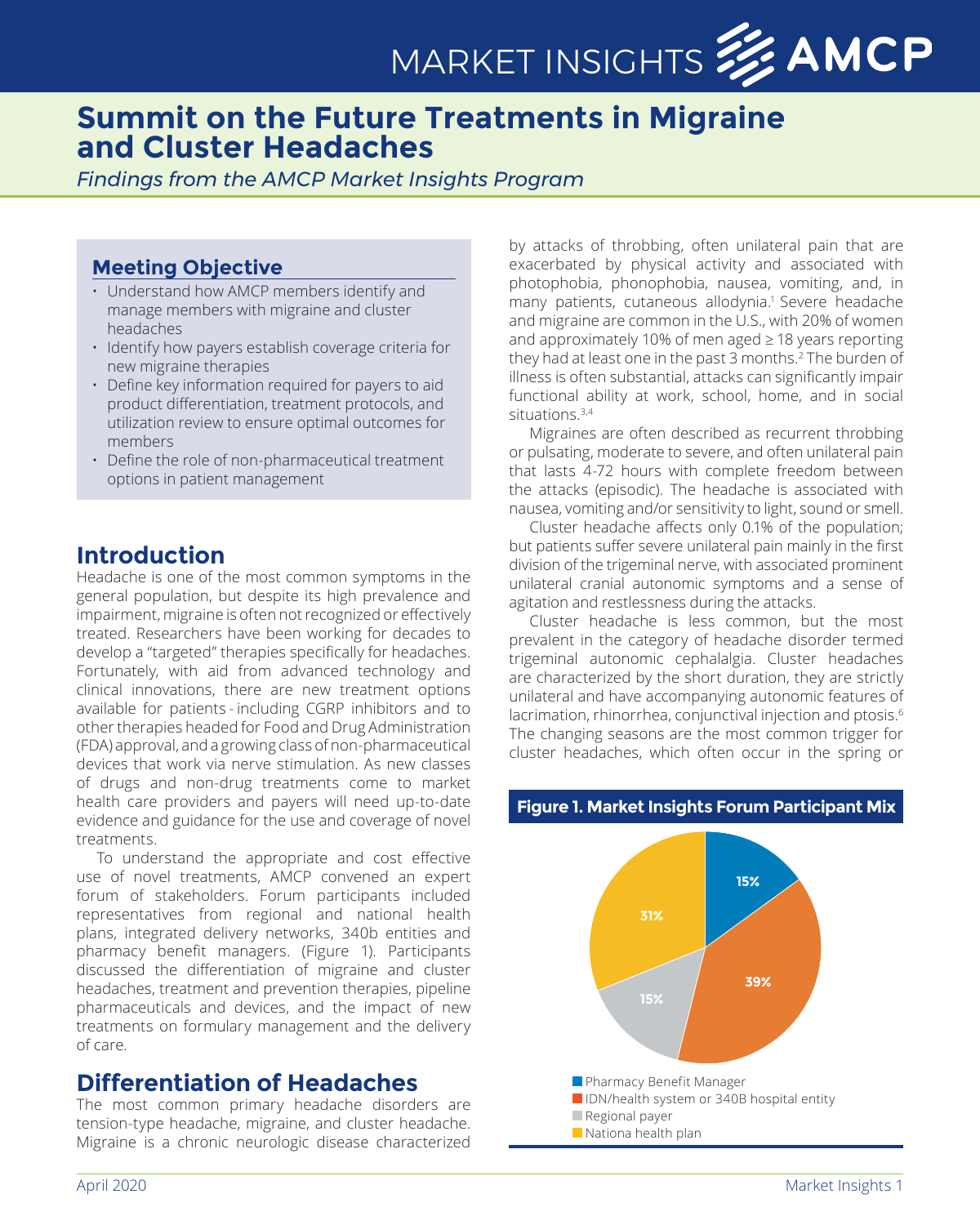| Table 1. ICHD-3 Criteria for Episodic and Chronic Migraine <sup>5</sup> |                                                                                          |  |  |
|-------------------------------------------------------------------------|------------------------------------------------------------------------------------------|--|--|
| <b>Episodic migraine</b>                                                | <b>Chronic migraine</b>                                                                  |  |  |
| A. At least 5 attacks fulfilling criteria B-D                           | A. Migraine-like or tension-type-like headache on $\geq$ 15 days/                        |  |  |
| B. Headache attacks lasting 4-72 hours (when untreated or               | month for $>$ 3 months that fulfill criteria B and C                                     |  |  |
| unsuccessfully treated)                                                 | B. Occurring in a patient who has had at least 5 attacks fulfilling                      |  |  |
| C. Headache has at least 2 of the following 4 characteristics:          | criteria B-D for migraine without aura and/or criteria B and C<br>for migraine with aura |  |  |
| 1. Unilateral location                                                  | C. On $\geq$ 8 days/month for > 3 months, fulfilling any of the                          |  |  |
| 2. Pulsating quality                                                    | following:                                                                               |  |  |
| 3. Moderate or severe pain intensity                                    | 1. Criteria C and D migraine without aura                                                |  |  |
| 4. Aggravation by or causing avoidance of routine physical              | 2. Criteria B and C for migraine with aura                                               |  |  |
| activity (e.g., walking or climbing stairs)                             | 3. Believed by the patient to be migraine at onset and relieved                          |  |  |
| D. During headache at least 1 of the following:                         | by a triptan or ergot derivative                                                         |  |  |
| 1. Nausea and/or vomiting                                               | D. Not better accounted for by another diagnosis                                         |  |  |
| 2. Photophobia and phonophobia                                          |                                                                                          |  |  |
| E. Not better accounted for by another diagnosis                        |                                                                                          |  |  |
| ICHD = International Classification of Headache Disorders.              |                                                                                          |  |  |

## **"I don't think the plan makes a good job of differentiating migraines from cluster headaches. I think they [cluster headaches and migraine] just get lumped in the same category. I would have no way, if I asked my data analyst to pull that out…"**

autumn. Due to their seasonal nature, cluster headaches are often mistakenly associated with allergies or sinusitis.

Early acute treatment for both types of headaches is important, and for patients not responding to overthe-counter nonspecific pain medications, the use of specific migraine medications is recommended. The most commonly used migraine specific medication class for acute treatment are "triptans" (5-hydroxytryptamine [5- HT] 1b/1d receptor agonists). Recent developments and the emergence of novel medications, device technologies, and biologics have advanced treatment options for patients with migraine and cluster headaches.

Diagnoses of migraine can be classified based on the frequency of monthly migraine days (MMDs) and monthly headache days (MHDs); patients with fewer than 15 MMDs or MHDs have episodic migraine, and those with at least 15 MHDs, of which at least 8 are MMDs, have chronic migraine (Table 1). $2$  About 2 to 3 percent of patients with episodic migraine will transform to having chronic migraine in a given year.

While cluster headaches and migraines are clinically differentiated some managed care organizations are challenged to separate out the headache diagnosis in their pharmacy claims data. Participants noted that the specific type of headache may not always be able to be determined with claims data, and raised the possible limitation of using claims data as there is thought to be general unawareness of the different diagnostic codes for various types of headaches within pharmacy.

Diagnostic delays can limit the ability to administer appropriate acute and preventative treatments. An analysis from the American Migraine Prevalence and Prevention (AMPP) Study showed that the majority of individuals with migraine had not received a correct diagnosis (79.8%) nor specific acute (68.4%) or preventive (60.0%) medications.7 However, patients consulting a specialist were nearly 1.5 times more likely to receive a chronic migraine diagnosis than those consulting other HCPs.

## **"I think this access [to the appropriate provider] is probably the single biggest issue that we're facing in looking in some of these therapies and some of these disease states."**

The ability to access qualified physician specialists was discussed as a challenge due to the limited number of available headache specialists (approximately 500 UCNS certified headache medicine specialists in the  $U.S.J.^8$ neurologists, and geographical locations, e.g. rural vs.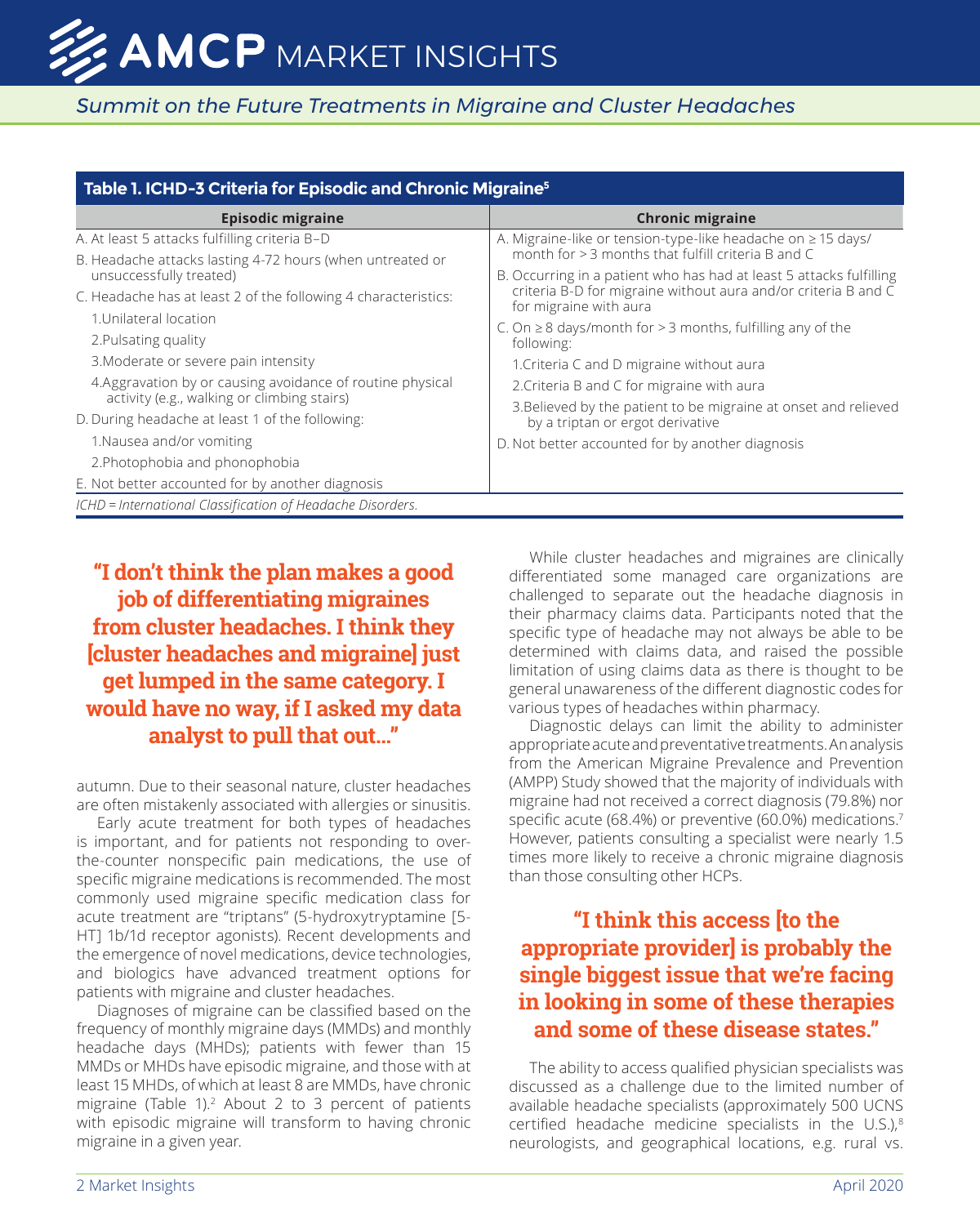| Table 2. Pharmacotherapy with Evidence of Efficacy in Migraine Treatment <sup>8</sup> |                                               |  |  |
|---------------------------------------------------------------------------------------|-----------------------------------------------|--|--|
| Level A                                                                               | Level B                                       |  |  |
| Triptans                                                                              | Anti-emetics:                                 |  |  |
| DHE Nasal Spray                                                                       | IV Metoclopramide & Prochlorperazine          |  |  |
| NSAID <sub>s</sub> :                                                                  | Anti-dopamine:                                |  |  |
| Diclofenac, aspirin, naproxen, ibuprofen                                              | IV Chlorpromazine & Droperidol IV             |  |  |
| Acetaminophen                                                                         | Ergots:                                       |  |  |
| Acetaminophen/aspirin/caffeine 500/500/130 mg                                         | <b>IM/IV DHF</b>                              |  |  |
| Acetaminophen 1000 mg (for non-incapacitating attacks)                                | NSAIDS:                                       |  |  |
| Butorphanol nasal spray                                                               | Ketorolac                                     |  |  |
|                                                                                       | Opioids:                                      |  |  |
|                                                                                       | Codeine/acetaminophen, Tramadol/acetaminophen |  |  |

*Level A = Established as effective for the given condition in the specified population. (Level A rating requires at least two consistent Class I studies.)\* Level B = Probably effective for the given condition in the specified population. (Level B rating requires at least one Class I study or at least two consistent Class II studies.)*

urban settings. As a result, patients often seek migraine care from their primary care physician (PCP). While initial evaluation of headache care is appropriate by a nonspecialist clinician (e.g. PCP), several payers preferred patients with severe headaches or those resistant to treatment see a specialist who could appropriately evaluate the headache disorder and select subsequent treatments.

To ensure optimal outcomes for their members, payers may implement formulary management programs and drug coverage criteria that require medication prescribing by the appropriate specialist (e.g. headache specialist or neurology) or in consultation with that specialty.

#### **Migraine Treatment**

The goals of acute migraine treatment are rapid and consistent relief from pain and associated symptoms without recurrence, restored ability to function, and tolerable treatment side effects.

Many Level A evidence-based acute migraine treatments are available, including triptans, ergotamine derivatives, non-steroidal anti-inflammatory drugs (NSAIDs), non-opioid analgesics, and analgesic combinations (Table 2).<sup>9</sup> The most commonly used migraine medications are triptans, however, for some patients triptans are not adequately helpful or lose efficacy over time, have intolerable side effects, or cannot be used due to contraindications (e.g., cardiovascular disease). The need for new treatments is demonstrated by the use of rescue medications and recognition that frequent use of acute treatment medications can lead to medication overuse headaches.

## **Emerging Agents**

Emerging agents with novel mechanisms of action that have demonstrated efficacy for the acute treatment of migraine include the small molecule calcitonin gene-related peptide (CGRP) receptor antagonists, ubrogepant and rimegepant, and lasmiditan a selective serotonin (5 -HT1F) receptor agonist (Table 3). Unlike triptans and ergotamine derivatives, these novel treatments do not constrict blood vessels and may have a unique role in patients with cardiovascular contraindications to triptans and they may likely reduce the risk for medication overuse headaches.

Lasmiditan acts on the central nervous system (CNS), and as with other medicines with activity, the FDA is requiring abuse potential studies. There is a risk of driving impairment while taking lasmiditan. People are advised not to drive or operate machinery for at least eight hours after taking lasmiditan, even if they feel well enough to do so. At the time of the meeting the recommended controlled substance classification for lasmiditan was under review by the Drug Enforcement Administration (DEA). It was placed into Schedule V in January 2020.

**"The difference between a [controlled schedule] IV and V is a big difference… that is going to restrict access."**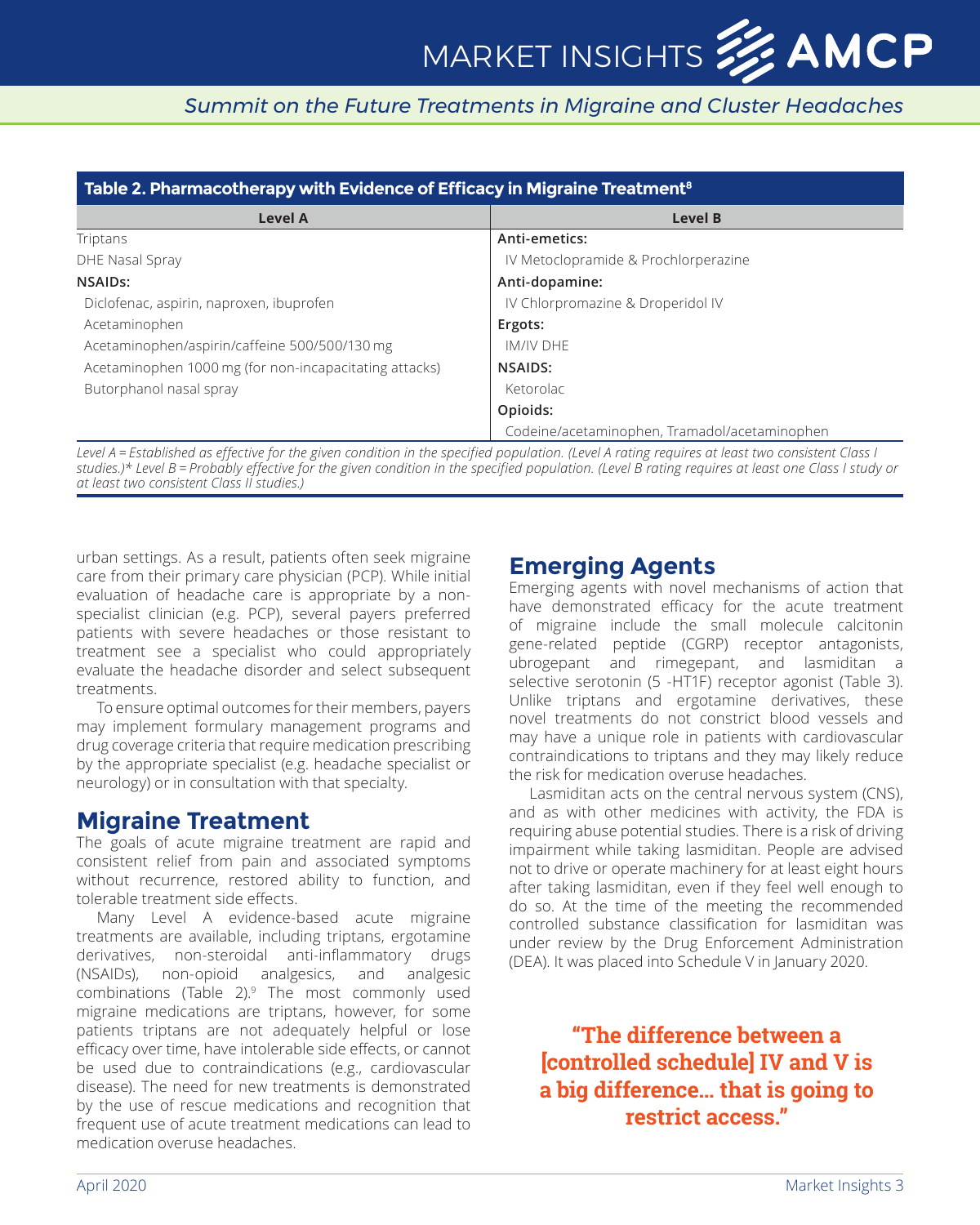| <b>Table 3a. Novel Treatments for Migraine</b>             |                              |                                                        |                                 |                                                                   |  |
|------------------------------------------------------------|------------------------------|--------------------------------------------------------|---------------------------------|-------------------------------------------------------------------|--|
|                                                            | Lasmiditan                   | Rimegepant                                             | <b>Ubrogepant</b>               | <b>Nerivio</b>                                                    |  |
| Class                                                      | 5HT1F agonist<br>(Ditan)     | Small Molecule (CGRP) receptor<br>antagonists (Gepant) |                                 | Flectrical<br>neuromodulation device                              |  |
| Indication                                                 | Acute                        | Acute                                                  | Acute                           | Acute                                                             |  |
| <b>Formulation</b>                                         | Oral Tablet                  | Orally Disintegrating<br>Tablet                        | Oral Tablet                     | Non-drug, wireless<br>remote electrical<br>neuromodulation device |  |
| Dosage                                                     | 200 <sub>mg</sub>            | 75 mg                                                  | 50 mg                           | Self-applied to the<br>upper-arm for 45 min.                      |  |
| Percent of patients<br>Pain Free at 2 Hours vs.<br>Placebo | 38.8% vs. 21.3%<br>[SPARTAN] | 19.2% vs. 14.2%<br><b>Study 3011</b>                   | 21.2% vs. 11.8%<br>[Achieve I]  | 37.4% vs 18.6%<br>[Yarnisky et al.]                               |  |
|                                                            | 32.2% vs. 15.3%<br>[SAMUARI] | 19.6% vs. 12.0%<br>[Study 302]                         | 21.8% vs. 14.3%<br>[Achieve II] |                                                                   |  |

*Eptinezumab-jjmr (Vyepti) was not discussed during the program, but recieved approval from the U.S. Food and Drug Administration in February 2020 as the first IV preventive treatment of migraine in adults.*

Additional novel agents are anticipated to be marketed in by mid-2020 and to be more costly to health insurance plans and patients than currently available oral triptans for which generic options are available. Therefore, to achieve cost-effective care while ensuring access for appropriate patients, payers are planning to use standard formulary management strategies (e.g. prior authorization, step therapy, quantity limits) which will likely include requiring trial and failure or contraindication to at least one generic triptan. In addition, they are looking to implement contracting strategies to prefer one or two products in order to gain competitive pricing.

## **We will evaluate all of the new migraine drugs, then "leverage them against each other for the best possible financial arrangement."**

#### **Migraine Prevention**

The general recommendations for when to initiate preventive treatment are unchanged. Patients with migraine should be considered for preventive treatment when attacks significantly interfere with daily routines despite acute treatment, there are frequent attacks ( $\geq 4$ ) MHDs), if there is a contraindication to, failure, or overuse of acute treatments, side-effects from acute treatments, and patient preference.

Preventive treatment plans must be designed to meet the needs of individual patients, and they may involve combining treatments as well as non-pharmaceutical approaches. The use of evidence-based treatments

(Table 4) is important to the success of migraine prevention. The goals of migraine prevention are to reduce migraine attack frequency, severity, duration, and disability to improve patient quality-of-life and function and reduce overall cost associated with migraine treatment.

**"I find PROs to be extremely helpful. Are you satisfied with the treatment? And then are you more functional? Are you doing more? And that's how we take a measure."**

Preventive treatments are an important part of the overall approach for migraine management, and multiple evidence-based guidelines are available.10-17 Traditional oral treatments were not developed specifically for migraine prevention, and many have moderate efficacy, adverse events, contraindications, or drug-drug interactions that may limit use in select populations.

**"The conversation [about starting preventative treatment] is much easier, knowing that there is a migraine-specific treatment."**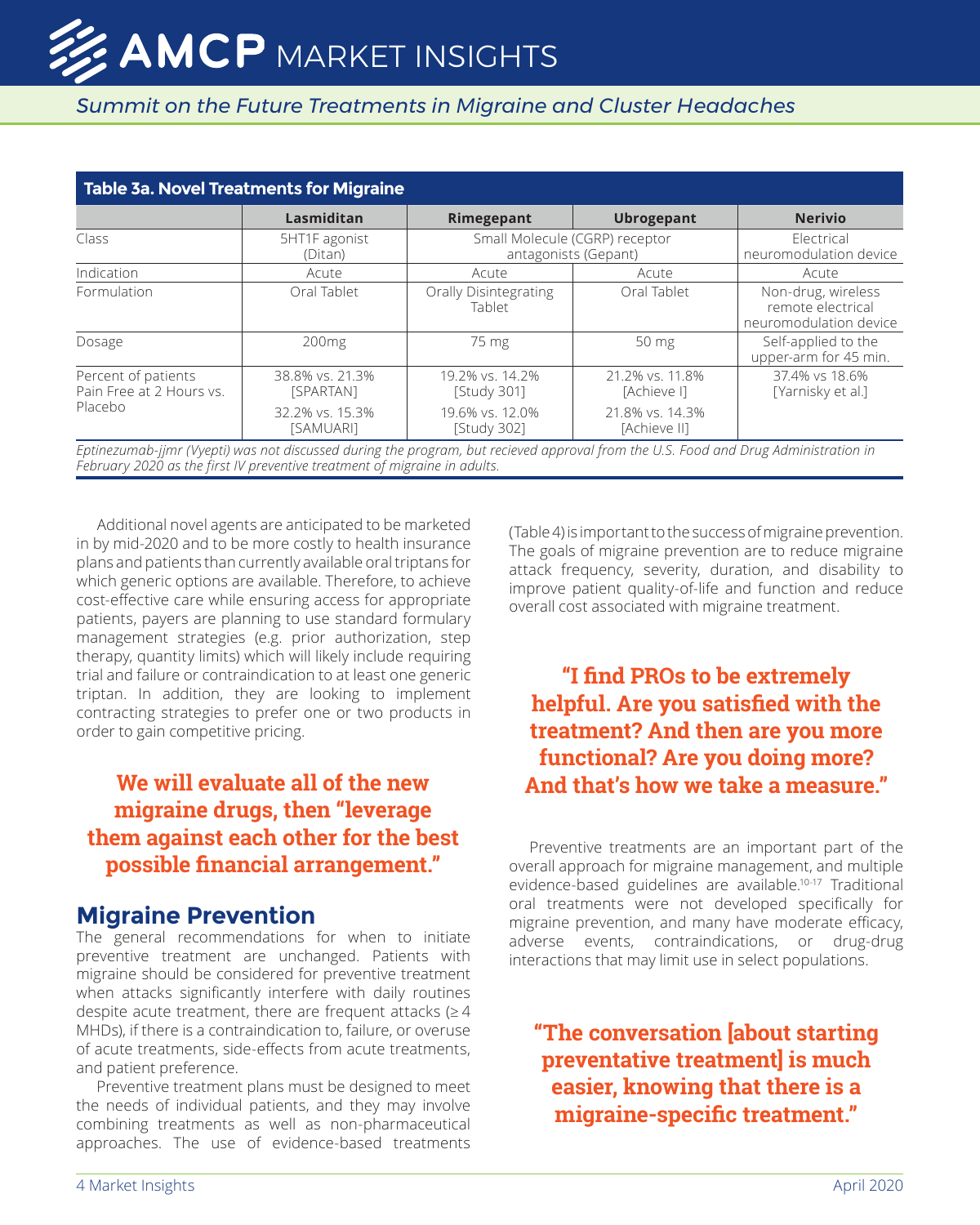| <b>Table 3b. Novel Agents for Migraine Prevention</b> |                                                                 |  |  |
|-------------------------------------------------------|-----------------------------------------------------------------|--|--|
|                                                       | Eptinezumab-jjm r                                               |  |  |
| Class                                                 | Small Molecule (CGRP) receptor<br>antagonists (Gepant)          |  |  |
| Indication                                            | Prevention                                                      |  |  |
| Formulation                                           | Intravenous                                                     |  |  |
| Dosage                                                | 100 mg every 3 months                                           |  |  |
| Percent of patients<br>vs. Placebo                    | ≥50% MMD responders - Months 1-3<br>49.8% vs 37.4%<br>[Study 1] |  |  |
|                                                       | 57.6% vs 39.3%<br>[Study 2]                                     |  |  |

*Eptinezumab-jjmr (Vyepti) was not discussed during the program, but received approval from the US Food and Drug Administration in February 2020 as the first IV preventive treatment of migraine in adults.*

#### **Injectable Preventative Treatments**

Currently, there are several injectable preventive therapies for migraine marketed in the U.S., onabotulinumtoxinA and the newer monoclonal antibodies (mAbs) which act on CGRP (eptinezumab, fremanezumab, galcanezumab) or the CGRP receptor (erenumab). OnabotulinumtoxinA is approved for chronic migraine, and erenumab, fremanezumab, and galcanezumab are approved for episodic and chronic migraine. While the principles of preventive therapy for oral agents generally apply to injectable agents, there are notable points of contrast, including the absence of dose titration/escalation, safety and drug interaction profiles, site-of-care logistics, availability of infusion center chair time for intravenous (IV) products, affordability, pharmacy vs. medical benefit coverage, buy-and-bill decisions, and patient preference around subcutaneous injection or IV therapy.

## **"And, you know, most plans now tend to want to cover drugs on the pharmacy side, so that we can manage them more effectively than drugs on the medical side."**

#### **Cluster Headache Treatment and Prevention**

For acute treatment, sumatriptan subcutaneous, zolmitriptan nasal spray, and high flow oxygen remain

| in Migraine Prevention <sup>9</sup> |                           |                           |  |  |
|-------------------------------------|---------------------------|---------------------------|--|--|
| <b>Effective</b>                    | <b>Probably Effective</b> | <b>Possibly Effective</b> |  |  |
| Divalproex                          | Amitriptyline             | Carbamazepine             |  |  |
| Metoprolol                          | Atenolol                  | Clonidine                 |  |  |
| Propranolol                         | Candesartan               | Cyproheptadine            |  |  |
| Timolol                             | Nadolol                   | Guanfacine                |  |  |
| Topiramate                          | Venlafaxine               | Lisinopril                |  |  |
| Valproate                           |                           | Nebivolol                 |  |  |
| OnabotulinumtoxinA                  |                           | Pindolol                  |  |  |
| Frenumab agoe                       |                           |                           |  |  |
| Fremanezumab vfrm                   |                           |                           |  |  |
| Galcanezumab gnlm                   |                           |                           |  |  |

**Table 4. Treatments with Evidence of Efficacy** 

the treatments for cluster headache with a Level A recommendation.<sup>18</sup> Another acute treatment option is a non-invasive non-drug vasovagal nerve stimulator, which has FDA clearance for acute use during a cluster cycle.

For maintenance and transitional prophylactic therapy, suboccipital steroid injections have emerged as the only treatment to receive a Level A recommendation.<sup>18</sup> However, verapamil is generally regarded first-line preventive therapy for cluster headache, based on expert opinion rather than a high quality of published evidence (Level C). Lithium and warfarin are additional preventative medication options, but are used less frequently due to tolerability and monitoring requirements. High doses of melatonin are commonly used in these patients, at recommended to be started at the beginning of a cluster cycle.

Galcanezumab, which is approved for migraine prevention, is the first agent approved for treatment of episodic cluster headache, but at a higher 300mg dose – which is available in indication-specific prefilled syringe dosage forms. Payers felt having evidence of benefit and FDA approved indications across both migraine and cluster headache was of value due to the challenges with differentiating headache diagnosis in pharmacy claims, the limited access to headache specialists, and for streamlining the formulary treatment options.

Payers may use fewer standard formulary management strategies for novel cluster headache treatments due to the small patient population and limited FDA approved treatment options. An important criteria for coverage will be the appropriate diagnosis of cluster headache which will likely be assessed via documentation of consultation with a qualified physician (e.g. headache specialist or neurologist).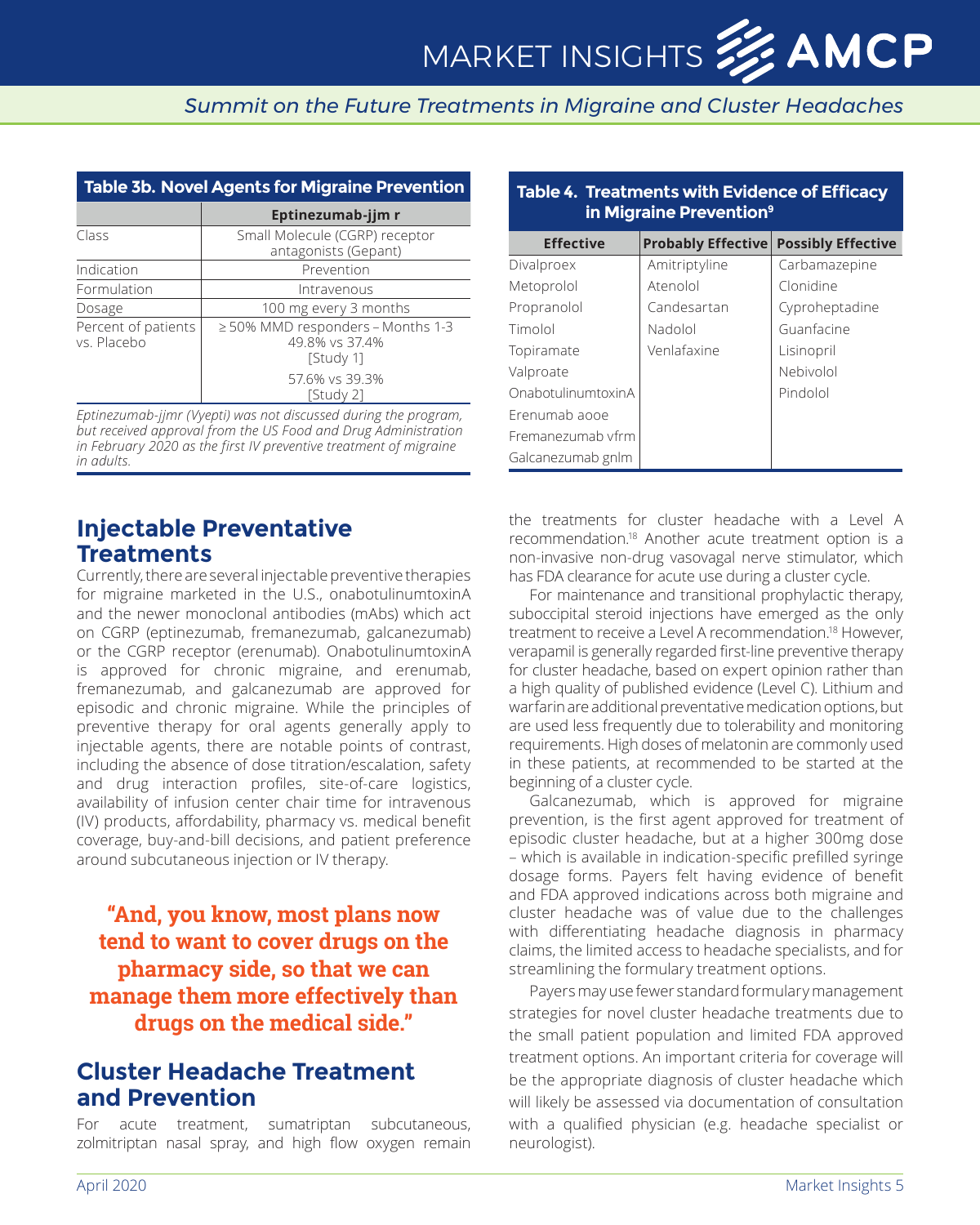| <b>Table 5. Non- Drug Pain Modulation</b> |                               |                                |                       |                          |
|-------------------------------------------|-------------------------------|--------------------------------|-----------------------|--------------------------|
|                                           | <b>Clinical Manifestation</b> | <b>Signaling</b>               | <b>Spatial Effect</b> | <b>Duration</b>          |
| <b>CPM</b>                                | Pain inhibits Pain            | Norepinephrine<br>Serotonin    | Global                | Beyond stimulus exposure |
| <b>Gate Control Theory</b>                | Touch inhibits pain           | Gamma aminobutyric acid (GABA) | Local                 | During stimulus exposure |

## **Neuromodulation Therapy**

Several neuromodulator devices have been developed and approved for the treatment of patients with migraine or cluster headache, including a novel remote electrical neuromodulation (REN) prescribed wearable device (Nerivio™), which was FDA approved in May of 2019. In general, these non-drug treatments stimulate the nervous system centrally or peripherally with an electric current or a magnetic field to change pain mechanisms and can be activated by a smartphone. The novel use of neuromodulation is with conditioned pain modulation (CPM), which differs from modulation based on the gate control theory (Table 5). With CPM stimulation information reaches the brainstem through the ascending pain pathway. This information activates the descending pain inhibitory pathway, involving the brainstem pain regulation center, and the release of serotonin and norepinephrine, which inhibit incoming messages of pain in the trigeminal cervical complex that occur during a headache of a migraine attack. Good candidates for nonpharmaceutical treatment options are those patients seeking non-drug therapies, those who have inadequate response or have contraindications to pharmacotherapy, those who need non-oral treatment to do headache related symptoms, or those who are at risk for rebound headaches.

## **"…this isn't going to cause medication overuse; it's a completely different pathway. In my mind, the patient can use this for every acute attack."**

However, in order for a device to be adjudicated and then covered under the pharmacy benefit, the products' national drug codes (NDC) will need to be listed in drug databases (e.g. First Data Bank, Medi-Span). In addition, payers recommended that there is validation of a patient's ability to use the device effectively. Training and patient support programs to ensure appropriate utilization (hub services, provider certifications and patient training) were also highlighted as key factors which would assist product placement and coverage. Currently FDA approved neuromodulation devices are only available via participating clinics or specialty pharmacies, potentially limiting device access for patients.

#### **Potential Impact on Payers**

Plans and providers are in need of education on the diagnosis and treatments for migraine and cluster headaches. Payers generally perceive there is undifferentiated clinical evidence between the new agents within their approved indications. Therefore, the newer migraine treatments will likely be met with traditional formulary management and contracting strategies.

The anticipated costs for novel migraine and cluster headache treatments and preventive medications may pose a burden for patients and payers in a disease states that has seen decades of high utilization of generic medications. However, there is some interest in exploring Value-based and Coverage with Evidence Generation arrangements. Outcomes of interest to payers are decreases in ER visits and hospitalizations, decreases in outpatient visits, and medication sparing effects for opioids and triptans. Breakthroughs in non-drug migraine treatment options, which appear similarly effective to medication treatment options based on clinical trial data, will likely lead health plans to reconsider how they evaluate non-pharmaceutical treatments for coverage and formulary placement.

#### **Summary**

Advances in the treatment of migraine and cluster headache have the potential to improve outcomes for patients. However, additional education and differentiation in diagnosis and data sets will be valuable to both payers and physicians, to ensure appropriate treatment and coverage criteria. The costs associated with novel treatments are anticipated to be challenging for some patients and payers. To ensure optimal outcomes for their members, payers are likely to implement formulary management programs and drug coverage criteria that require diagnosis and medication prescribing by the appropriate specialist (e.g. headache specialist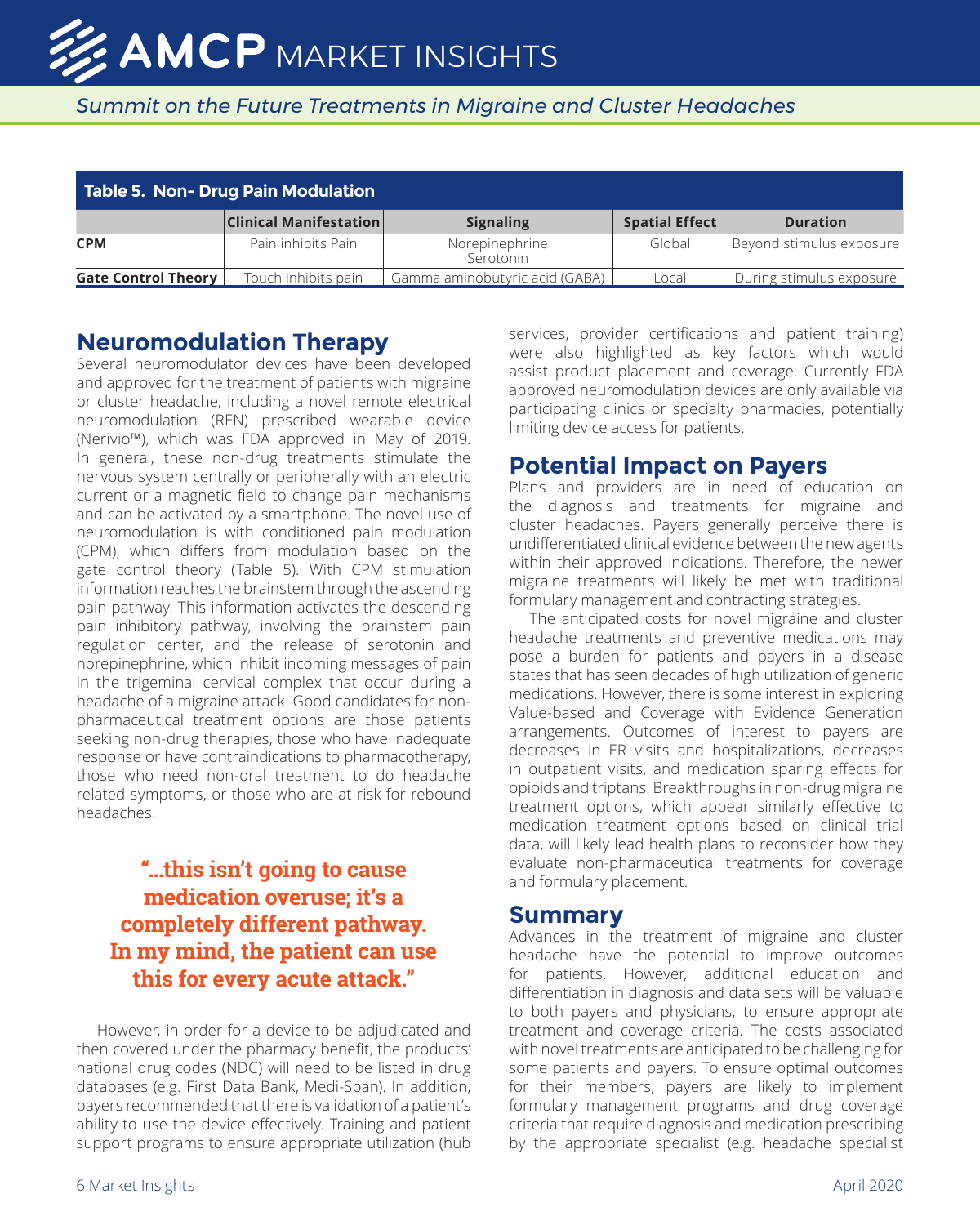## MARKET INSIGHTS **33 AMCP**

#### *Summit on the Future Treatments in Migraine and Cluster Headaches*

or neurology) or in consultation with that specialty. Traditional formulary management strategies will likely be applied across the therapeutic classes as multiple agents within the class are brought to market. Value-based arrangements are of interest to payers, but Coverage with Evidence Generation a may be an important strategy for manufacturers who are bringing innovative non-drug treatments or for those targeting small populations of patients.

#### **Disclosures**

This Market Insights Summit was supported by Amgen Inc., Lilly, and Teva Pharmaceuticals.

#### **Acknowledgments**

This summit was moderated by Destin Sampson, PharmD, MBA, Managing Director VEO Market Access. This proceedings document was developed by Terry Richardson PharmD, BCACP, Principal, Rx8Consulting.

#### **References**

1. The American Headache Society Position Statement on Integrating New Migraine Treatments into Clinical Practice. *Headache*. 2019;59:1-18

2. CDC QuickStats: Percentage of Adults Aged ≥ 18 Years Who Reported Having a Severe Headache or Migraine in the Past 3 Months, by Sex and Age Group — National Health Interview Survey, United States, 2015. *MMWR Morb Mortal Wkly Rep.*  2017;66:654. Available at: [http://dx.doi.org/10.15585/mmwr.](http://dx.doi.org/10.15585/mmwr.mm6624a8External) [mm6624a8External](http://dx.doi.org/10.15585/mmwr.mm6624a8External).

3. Buse D, Manack A, Serrano D, et al. Headache impact of chronic and episodic migraine: Results from the American Migraine Prevalence and Prevention Study. *Headache*. 2012;52:3-17.

4. Leonardi M, Raggi A. A narrative review on the burden of migraine: when the burden is the impact on people's life *The Journal of Headache and Pain (2019).* 20:41. Available at: [https://doi.](https://doi.org/10.1186/s10194-019-0993-0) [org/10.1186/s10194-019-0993-0](https://doi.org/10.1186/s10194-019-0993-0).

5. The International Classification of Headache Disorders, 3rd edition. *Cephalalgia*. 2018;Vol.38(1):1-211.

6. Ahmed F. Headache disorders: differentiating and managing the common subtypes. *British Journal of Pain.* 6(3):124-32.

7. Lipton RB, Bigal ME, Diamond M, Freitag F, Reed ML, Stewart WF; American Migraine Prevalence and Prevention (AMPP) Advisory

Group. Migraine prevalence, disease burden, and the need for preventative therapy. *Neurology*. 2007;68(5):343-49.

8. UCNS Diplomate Directory. Available at:<https://www.ucns.org/>. *Headache Medicine Subspecialty.* Accessed January 11, 2020.

9. Marmura, M.J., Silberstein, S.D. and Schwedt, T.J. (2015), The Acute Treatment of Migraine in Adults: The American Headache Society Evidence Assessment of Migraine Pharmacotherapies. *Headache: The Journal of Head and Face Pain.* 55:3-20. Available at: [10.1111/head.12499](http://10.1111/head.12499).

10. SD Silberstein, S Holland, F Freitag, DW Dodick, C Argoff, E Ashman. Evidence-based guideline update: Pharmacologic treatment for episodic migraine prevention in adults: Report of the Quality Standards Subcommittee of the American Academy of Neurology and the American Headache Society. *Neurology*. 2012.

11. Practice parameter: Evidence-based guidelines for migraine headache (an evidence-based review): Report of the Quality Standards Subcommittee of the American Academy of Neurology SD Silberstein. *Neurology*. 2000.

12. Canadian Headache Society guideline for migraine prophylaxis T Pringsheim, W Davenport, G Mackie. *Can J Neurol Sci.* 2012.

13. EFNS guideline on the drug treatment of migraine – revised report of an EFNS task force. S Evers, J Afra, A Frese. *Eur J Neurol.* 2009.

14. National Institute for Health and Care Excellence. Headaches in over 12s: Diagnosis and management. Available at: [https://](https://www.nice.org.uk/guidance/cg150) [www.nice.org.uk/guidance/cg150.](https://www.nice.org.uk/guidance/cg150)

15. Revised French guidelines for the diagnosis and management of migraine in adults and children M Lanteri-Minet, D Valade, G Geraud, C Lucas, A Donnet. *J Headache Pain*. 2014.

16. DM Simpson, M Hallett, EJ Ashman Practice guideline update summary: Botulinum neurotoxin for the treatment of blepharospasm, cervical dystonia, adult spasticity, and headache: Report of the Guideline Development Subcommittee of the American Academy of Neurology. *Neurology*. 2016.

17. SD Silberstein, DW Dodick, ME Bigal. Fremanezumab for the preventive treatment of chronic migraine. *N Engl J Med.* 2017.

18. Robbins, M.S., Starling, A.J., Pringsheim, T.M., Becker, W.J. and Schwedt, T.J. (2016), Treatment of Cluster Headache: The American Headache Society Evidence-Based Guidelines. Headache: *The Journal of Head and Face Pain*. 56:1093-106. Available at: [10.1111/head.12866](http://10.1111/head.12866).